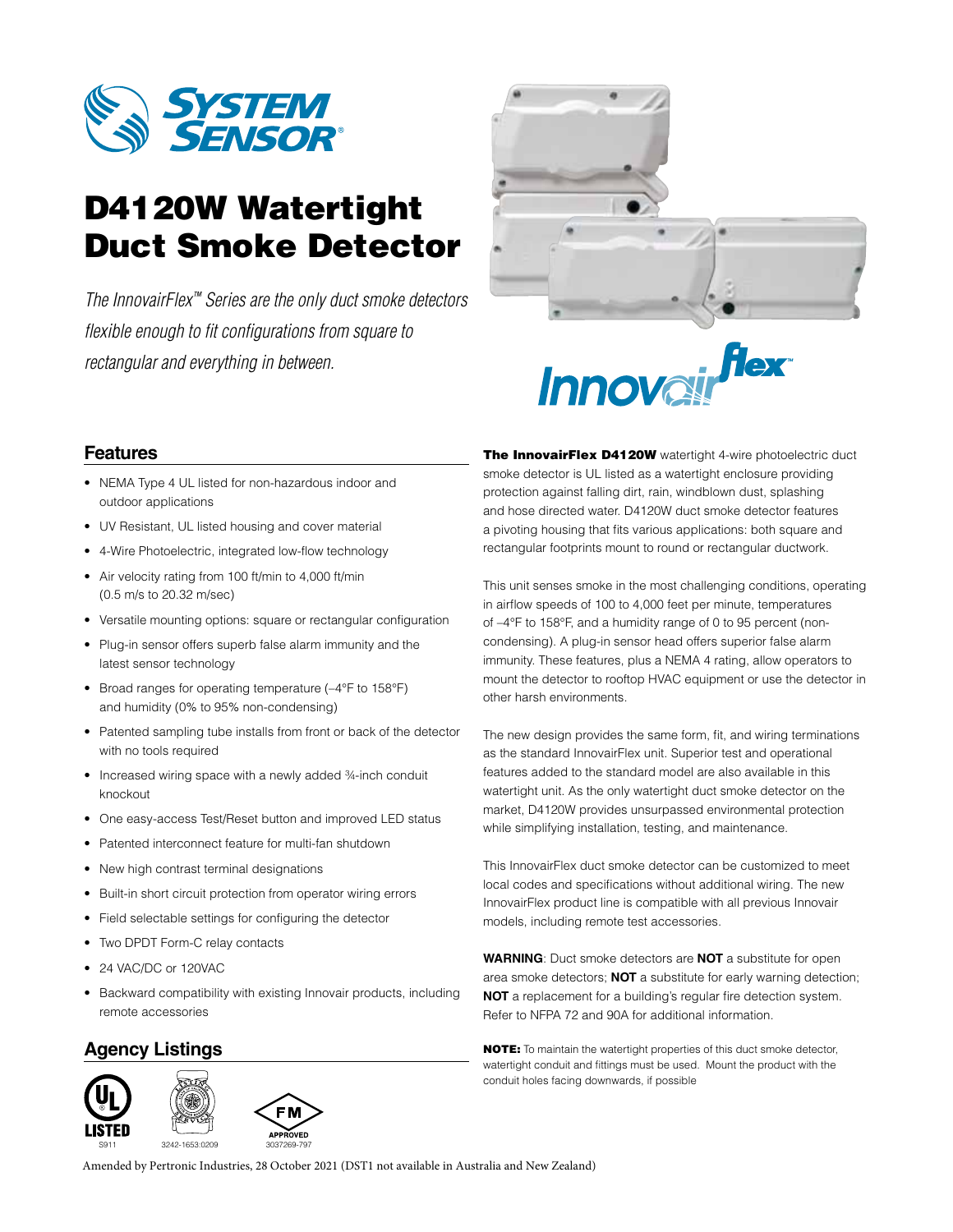## **InnovairFlex Duct Smoke Detector Specifications**

#### **Architectural/Engineering Specifications**

The air duct smoke detector shall be a System Sensor InnovairFlex™ D4120W Watertight NEMA4 Photoelectric Duct Smoke Detector. The detector housing shall be UL listed per UL 268A specifically for use in air handling systems. The flexible housing of the duct smoke detector fits multiple footprints from square to rectangular. The detector shall operate at air velocities of 100 feet per minute to 4000 feet per minute (0.5 to 20.32 meters/second). The unit shall be capable of controlling up to 50 air handling systems when interconnected with other detectors. The detector shall be capable of providing a trouble signal in the event that the front cover is removed. It shall be capable of local testing via magnetic switch, test button on the cover, or remote testing using the RTS2 - AOS Multi-Signaling Accessory or the RTS151KEY Remote Test Station. Terminal connections shall be of the strip and clamp method suitable for 12–18 AWG wiring.

| <b>Physical Specifications</b>                      |                                                                           |                           |                           |  |  |
|-----------------------------------------------------|---------------------------------------------------------------------------|---------------------------|---------------------------|--|--|
| <b>Size: (Rectangular Dimensions)</b>               | 14.38 in (37 cm) Length; 5 in (12.7 cm) Width; 2.5 in (6.36 cm) Depth     |                           |                           |  |  |
| (Square Dimensions)                                 | 7.75 in (19.7 cm) Length; 9 in (22.9 cm) Width; 2.5 in (6.35 cm) Depth    |                           |                           |  |  |
| <b>Weight:</b>                                      | 2.5 lbs (1.14 kg)                                                         |                           |                           |  |  |
| <b>Operating Temperature Range:</b>                 | $-4^{\circ}$ to 158°F (-20° to 70°C)                                      |                           |                           |  |  |
| <b>Storage Temperature Range:</b>                   | $-22^{\circ}$ F to 158 $^{\circ}$ F ( $-30^{\circ}$ C to 70 $^{\circ}$ C) |                           |                           |  |  |
| <b>Operating Humidity Range:</b>                    | 0% to 95% relative humidity non-condensing                                |                           |                           |  |  |
| <b>Air Duct Velocity:</b>                           | 100 to 4000 ft/min (0.5 m/sec to 20.3 m/sec)                              |                           |                           |  |  |
| <b>NEMA Enclosure Rating:</b>                       | Type 4 – Watertight Indoor/Outdoor                                        |                           |                           |  |  |
| <b>Electrical Ratings</b>                           |                                                                           |                           |                           |  |  |
| <b>Power supply voltage:</b>                        | 20-29 VDC                                                                 | 24 VAC 50-60 Hz           | 120 VAC 50-60 Hz          |  |  |
| Input capacitance:                                  | 270 $\mu$ F max                                                           | 270 $\mu$ F max           | N/A                       |  |  |
| <b>Reset voltage:</b>                               | 3.0 VDC min                                                               | 2.0 VAC min               | 10 VAC min                |  |  |
| <b>Reset time: (with RTS151)</b>                    | .03 to 0.3 sec                                                            | .03 to 0.3 sec            | .03 to 0.3 sec            |  |  |
| Reset time: (by power down)                         | 0.6 sec max                                                               | 0.6 sec max               | 0.6 sec max               |  |  |
| Power up time:                                      | 35 sec max                                                                | 35 sec max                | 35 sec max                |  |  |
| <b>Alarm response time:</b>                         | 15 sec                                                                    | 15 sec                    | 15 sec                    |  |  |
| <b>Sensitivity test:</b>                            | See detector label                                                        | See detector label        | See detector label        |  |  |
| <b>Current Requirements: (Using No Accessories)</b> |                                                                           |                           |                           |  |  |
| <b>Max. standby current:</b>                        | 21 mA @ 24 VDC                                                            | 65 mA RMS @ 24 VAC 60 Hz  | 20 mA RMS @ 120 VAC 60 Hz |  |  |
| Max. alarm current:                                 | 65 mA @ 24 VDC                                                            | 135 mA RMS @ 24 VAC 60 Hz | 35 mA RMS @ 120 VAC 60 Hz |  |  |
| <b>Contact Ratings</b>                              |                                                                           |                           |                           |  |  |
| <b>Alarm initiation contacts: (SPST)</b>            | 2.0A @ 30 VDC (resistive)                                                 |                           |                           |  |  |

**Alarm auxiliary contacts: (DPDT)** 10A @ 30 VDC; 10A @ 250 VAC; ½ HP @ 240VAC; ¼ HP @ 120VAC

Note: Alarm auxiliary contacts shall not be connected to initiating circuits of control panels. Use the alarm initiation contact for this purpose.

| <b>Accessory Current Loads at 24 VDC</b> |                   |                |                                                  |  |  |
|------------------------------------------|-------------------|----------------|--------------------------------------------------|--|--|
| <b>Device</b>                            | <b>Standby</b>    | <b>Trouble</b> | <b>Alarm</b>                                     |  |  |
| APA151                                   | $12.5 \text{ mA}$ | N/A            | 30 mA Max                                        |  |  |
| MHR/MHW                                  | 0 <sub>m</sub> A  | N/A            | 29 mA Max                                        |  |  |
| <b>RA100Z</b>                            | 0 <sub>m</sub> A  | N/A            | 12 mA Max                                        |  |  |
| <b>RTS151</b>                            | 0 <sub>m</sub> A  | N/A            | 12 mA Max                                        |  |  |
| RTS151KEY                                | $12 \text{ mA}$   | N/A            | 12 mA Max                                        |  |  |
| RTS2-AOS                                 | 3.0mA max         | 16 mA Max      | with strobe: 55 mA max; without strobe 30 mA max |  |  |

Note: Any combination of accessories may be used such that the given accessory loads are: 110mA or less at the Aux output, and 50mA or less at the alarm output.

HVDS00600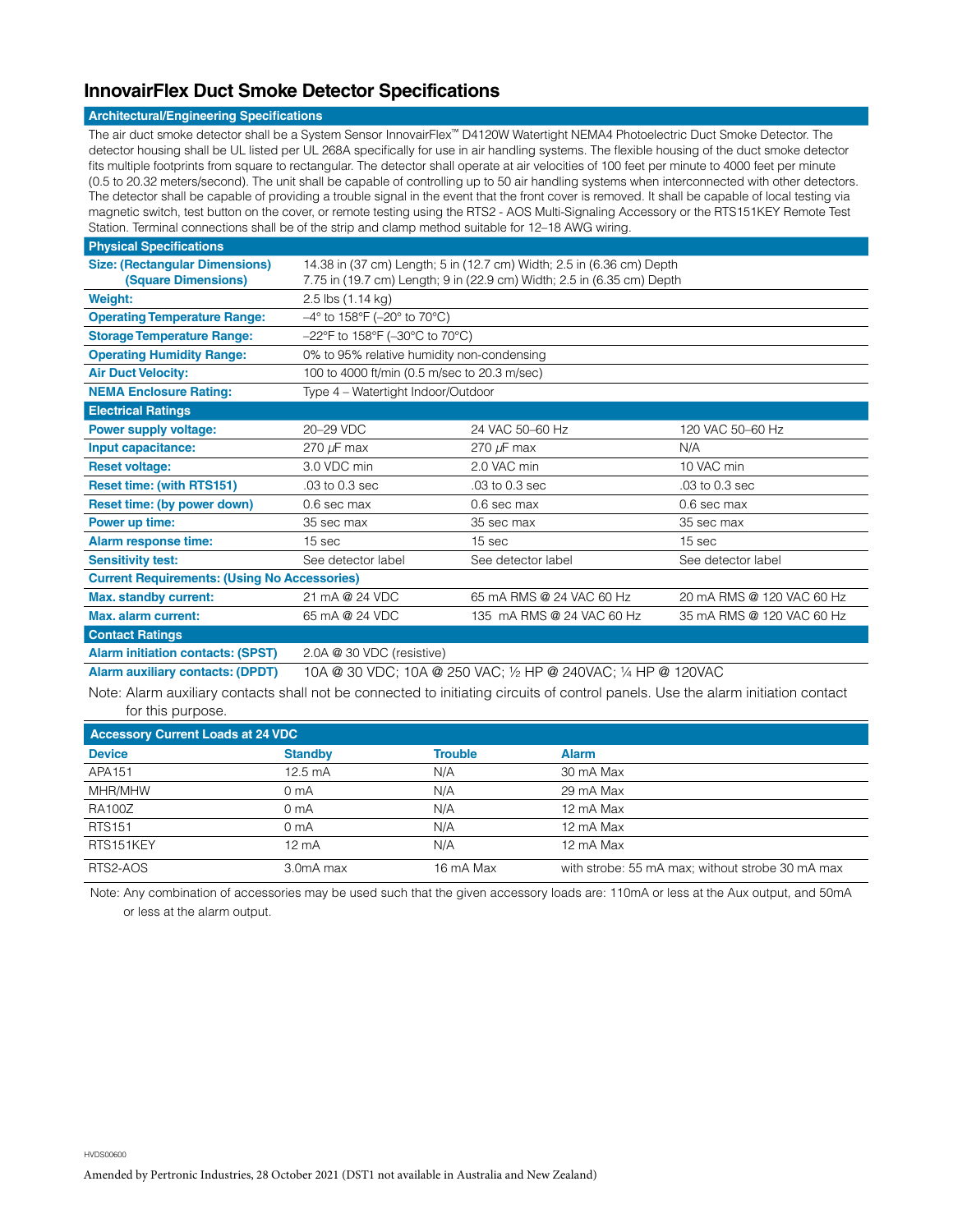## **Installing the InnovairFlex Sampling Tube**

The InnovairFlex sampling tube may be installed from the front or back of the detector. The tube locks securely into place and can be removed by releasing the front or rear locking tab (front locking tab shown below right).



### **Wiring for Watertight 4-wire Duct Smoke Detector**



- **NOTE 1:** 24V Power Inputs accept a non-polarized 24VDC or 24VAC 50-60Hz. 120VAC Power Inputs accept only 120VAC 50-60Hz. Connect power source to appropriate terminals of each detector. See specifications for additional power supply information.
- **NOTE 2:** Auxiliary contacts shown in standby position. Contacts switch during alarm as indicated by arrows. Auxiliary contacts are not to be used for connection to the control panel. See specifications for contact ratings.
- **NOTE 3:** Supervisory contacts shown in standby position. Open contacts indicate a trouble condition to the panel. See specifications for contact ratings.
- **NOTE 4:** Alarm Initiation contacts shown in standby position. Closed contacts indicate an alarm condition to the panel. See specifications for contact ratings.

\*Please refer to the corresponding installation manual for accessory wiring diagrams.

### **Important Interconnect Notes**

- When using the interconnect feature, all interconnected units must be powered using the same independent supply.
- Polarity must be maintained throughout the interconnect wiring. Connect the INT+ terminal on unit 1 to the INT+ terminal on
- unit 2 and so on. Similarly, connect the INT/AUX– terminal on unit 1 to the INT/AUX- terminal on unit 2 and so on. • Up to 50 D4120W units may be interconnected.
- Up to 10 DH100ACDC units may be interconnected. Please note that each of the 9 DH100ACDC units interconnected may be replaced by three D4120W units. Therefore, when using the interconnect feature a single DH100ACDC can drive either 9 DH100ACDCs or 27 D4120W units.
- \* NOTE: Alarm can be reset only at the initiating device and not at the devices interconnected.